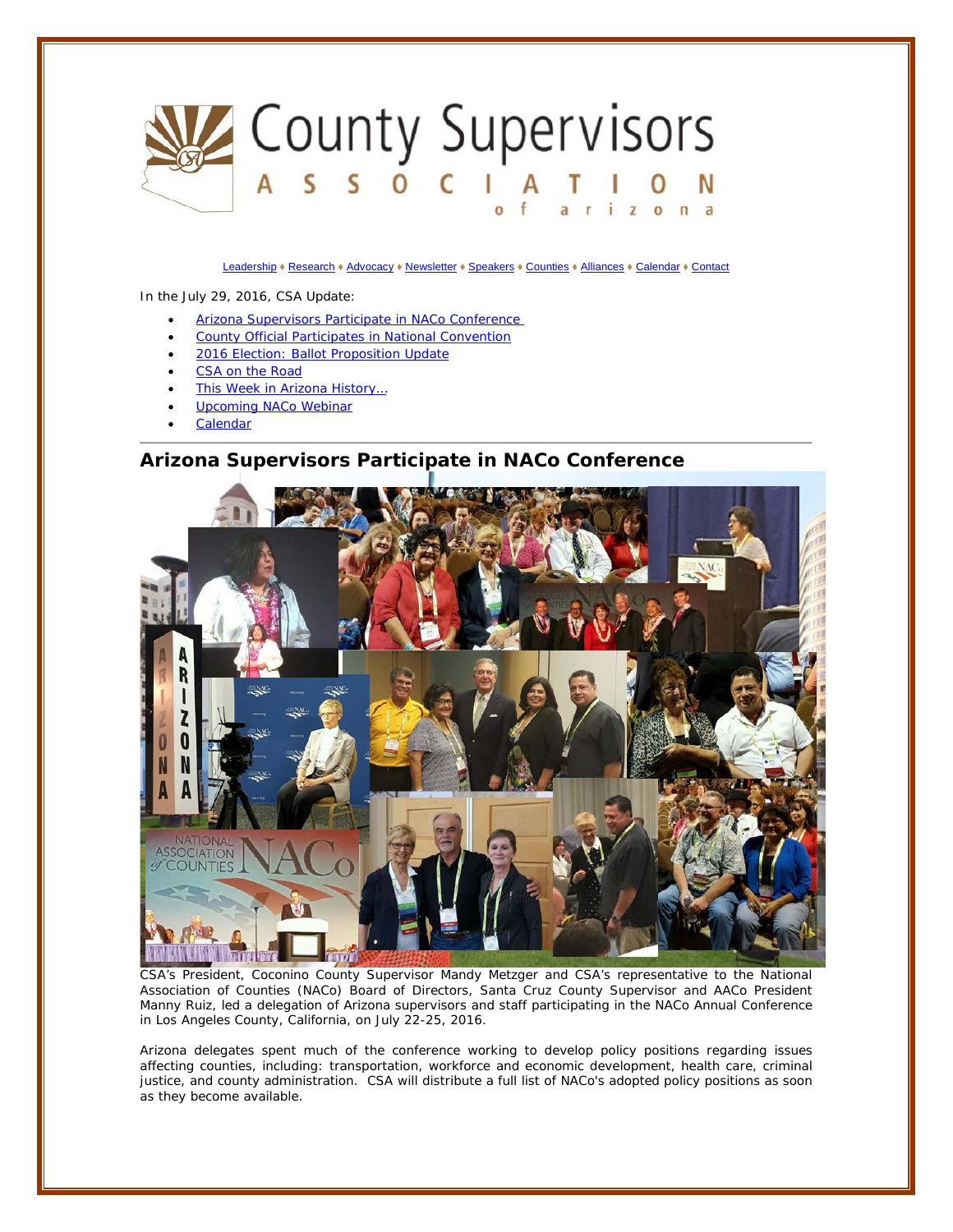In addition, newly sworn-in NACo President, Bryan Desloge, Leon County, Florida, appointed members from across the country to steering committee positions in NACo, including Arizona supervisors. CSA will send out the complete list once it becomes available.

To view photos from the conference, please [click here.](http://www.naco.org/blog/week-photos-july-30-2016)

NACo is the only national organization that represents county governments in the United States. Founded in 1935, NACo provides essential services to the nation's 3,069 counties.

#### Top

# **County Official Participates in National Convention**

This week, elected officials from across the country descended on Philadelphia, Pennsylvania for the Democratic National Convention.

Maricopa County Supervisor Steve Gallardo, who served as a voting delegate, joined many of his colleagues, including Navajo Nation Vice President Jonathan Nez (former Navajo County Supervisor), Congressman Ruben Gallego and former Congresswoman Gabrielle Giffords for the event.



Top

### **2016 Election: Ballot Proposition Update**



This week, Legislative Council met to adopt two ballot analyses for the November 2016 election. There are three ballot proposals that will be on the general election ballot in November, unless any of the separate lawsuits currently challenging the three proposals are successful.

A.R.S. §19-124 requires Legislative Council to adopt an impartial analysis of each ballot initiative, avoiding technical language and providing background information as necessary, which is then placed on the publicity pamphlet following the initiative.

The two analyses adopted were the Arizona's Minimum Wage & Earned Paid Sick Time Benefits initiative and the Hospital Executive Compensation initiative. Both adopted analyses can be read in their entirety by [clicking here.](http://azleg.gov/BallotMeasureAnalyses.asp)

Previously, Legislative Council had adopted an analysis for the Regulation and Taxation of Marijuana Act initiative, which can be read by [clicking here.](http://azleg.gov/alispdfs/Council/2016BallotMeasures/adopted_analysis_I-08-2016.pdf)



To read the arguments for and against each proposition, please [click here.](http://apps.azsos.gov/election/2016/BallotMeasure/BallotMeasureList.htm)

For more information on the 2016 elections, please visit the **Secretary of State** website.

Top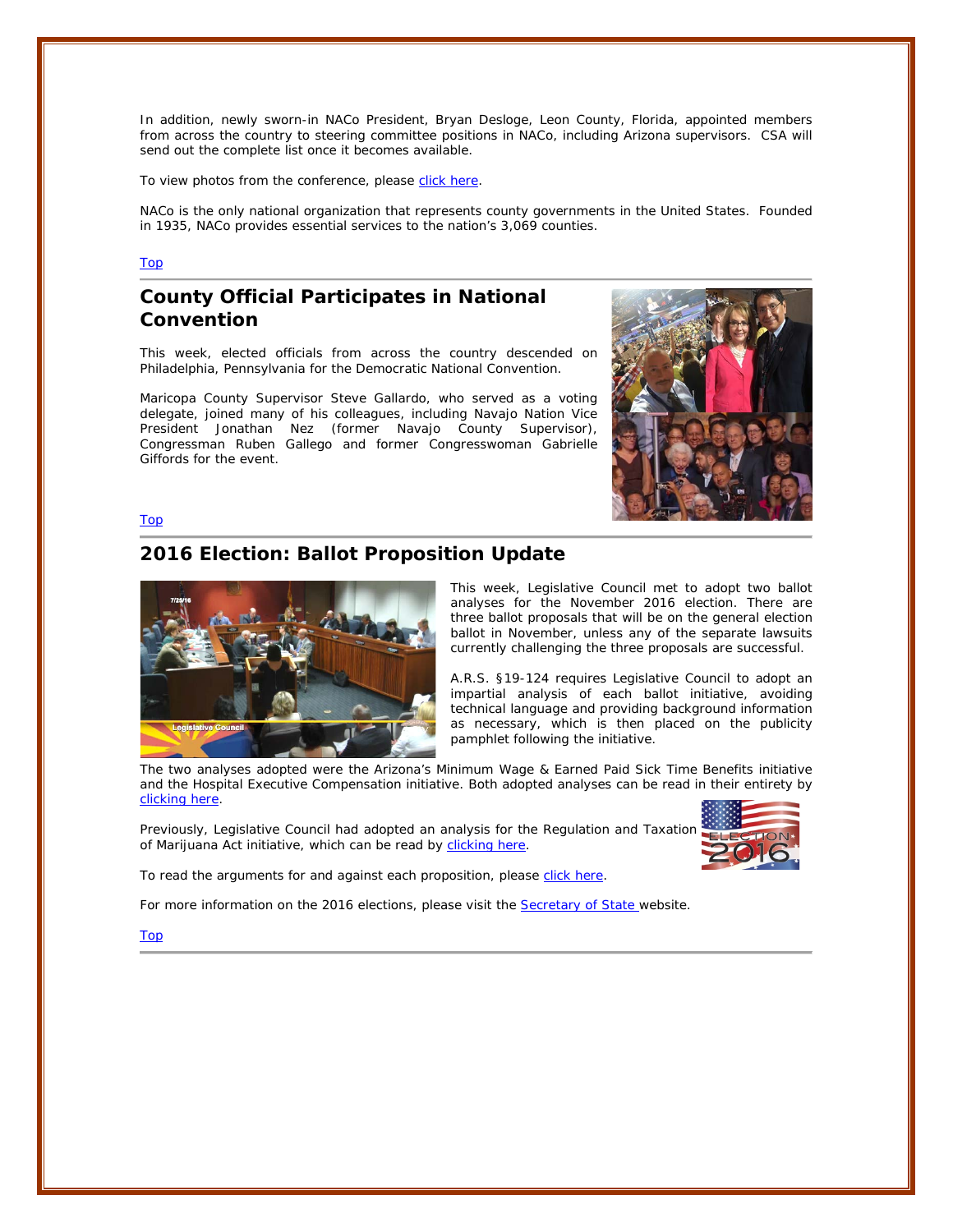**CSA on the Road**



Each year after the legislative session ends, CSA staff travels the state to meet with county supervisors and professional staff.

The remaining schedule is as follows:

| <b>2016 CSA OUTREACH SCHEDULE</b>                    |                 |              |
|------------------------------------------------------|-----------------|--------------|
| Date                                                 | County          | Time         |
| August 1                                             | Apache County   | 8:30a.m.     |
| August 2                                             | Gila County     | 10:00a.m.    |
| August 9                                             | Navajo County   | 9:00a.m.     |
| August 16                                            | Coconino County | $11:30$ a.m. |
| September 19                                         | Maricopa County | 10:00a.m.    |
| *Scheduling additional counties in the coming weeks. |                 |              |

### Top

## **This Week in Arizona History…**

On July 25, 1921, the first edition of Arizona Highways was published. The periodical was originally produced as a 10 page pamphlet by the Arizona Highway Department (now the Arizona Department of Transportation) to promote "the development of good roads throughout the state." After only nine issues, the promotional pamphlet ended in December of 1922. In April of 1925, the publication was relaunched as a regular magazine, and today, Arizona Highways



also publishes books, calendars, and other Arizona related products promoting the natural beauty of the state.

For more information on Arizona Highways, please [click here.](https://www.arizonahighways.com/)

Top